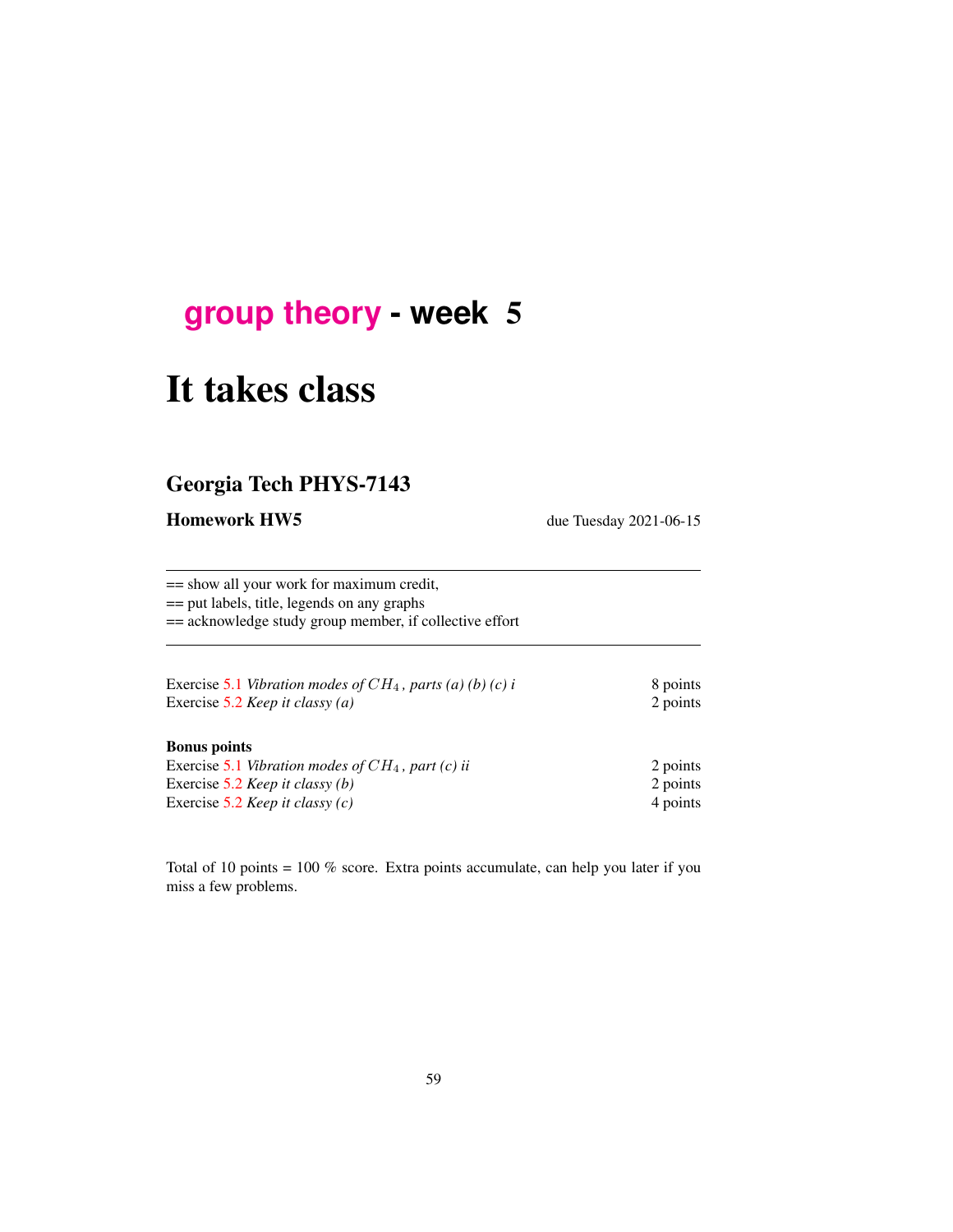Show class, have pride, and display character. If you do, winning takes care of itself. — Paul Bryant

#### 2021-06-03 Predrag Lecture 9 It takes class

- *Section playlist*
	- Sect. [5.1](#page-1-0) It's all about class
- Dresselhaus *et al.* [\[6\]](#page-5-0) Sect. 3.6 *[Second Orthogonality Relation for Characters](http://chaosbook.org/library/Dresselhaus07.pdf#page=41)*.
- *6.1 A character table is a unitary matrix from classes to irreps* (9:12 min)
- *6.2 Projection operator perspective* (11:35 min)
- [Harter's Sect.](http://www.uark.edu/ua/modphys/markup/PSDS_UnitsForceDL.php?fname=PSDS_Ch.3_(4.22.10).pdf) *3.2 First stage of non-Abelian symmetry analysis* group multiplication table (3.1.1); class operators; class multiplication table (3.2.1b); all-commuting or central operators;
- *6.3 Example: the projection operator reduction of D*<sup>3</sup> (23:00 min)
	- Harter's Sect. *3.3 Second stage of non-Abelian symmetry analysis* projection operators (3.2.15); 1-dimensional irreps (3.3.6); 2-dimensional irrep (3.3.7); Lagrange irreps dimensionality relation (3.3.17)
- *6.4 Example: A reduction by two commuting operators* (Harter problem 1.2.6). What comes next: a nonlinear symmetry reduction; translations; Fourier series. (35:14 min)

#### 2021-06-08 Predrag Lecture 10 It takes grit

Gutkin notes, [Lect. 5](http://birdtracks.eu/course3/groups.pdf#chapter.4) *Applications I. Vibration modes*: Example 5.1.  $C_n$  symmetry completed.

## <span id="page-1-0"></span>5.1 It's all about class

In week 1 we introduced projection operators  $(1.27)$ . How are they related to the character projection operators constructed in the previous lecture? While the character orthogonality might be wonderful, it is not very intuitive - it's a set of solutions to a set of symmetry-consistent orthogonality relations. You can learn a set of rules that enables you to construct a character table, but it does not tell you what it means. Similar thing will happen again when we turn to the study of continuous groups: all semisimple Lie groups will be classified by Killing and Cartan by a more complex set of orthogonality and integer-dimensionality (Diophantine) constraints. You obtain all possible Lie algebras, but have no idea what their geometrical significance is.

In my own Group Theory book [\[4\]](#page-5-1) I (almost) get all simple Lie algebras using projection operators constructed from invariant tensors. What that means is easier to understand for finite groups, and here I like the [Harter'](http://www.uark.edu/ua/modphys/markup/PSDS_Info.html)s exposition [\[8\]](#page-5-2) best. Harter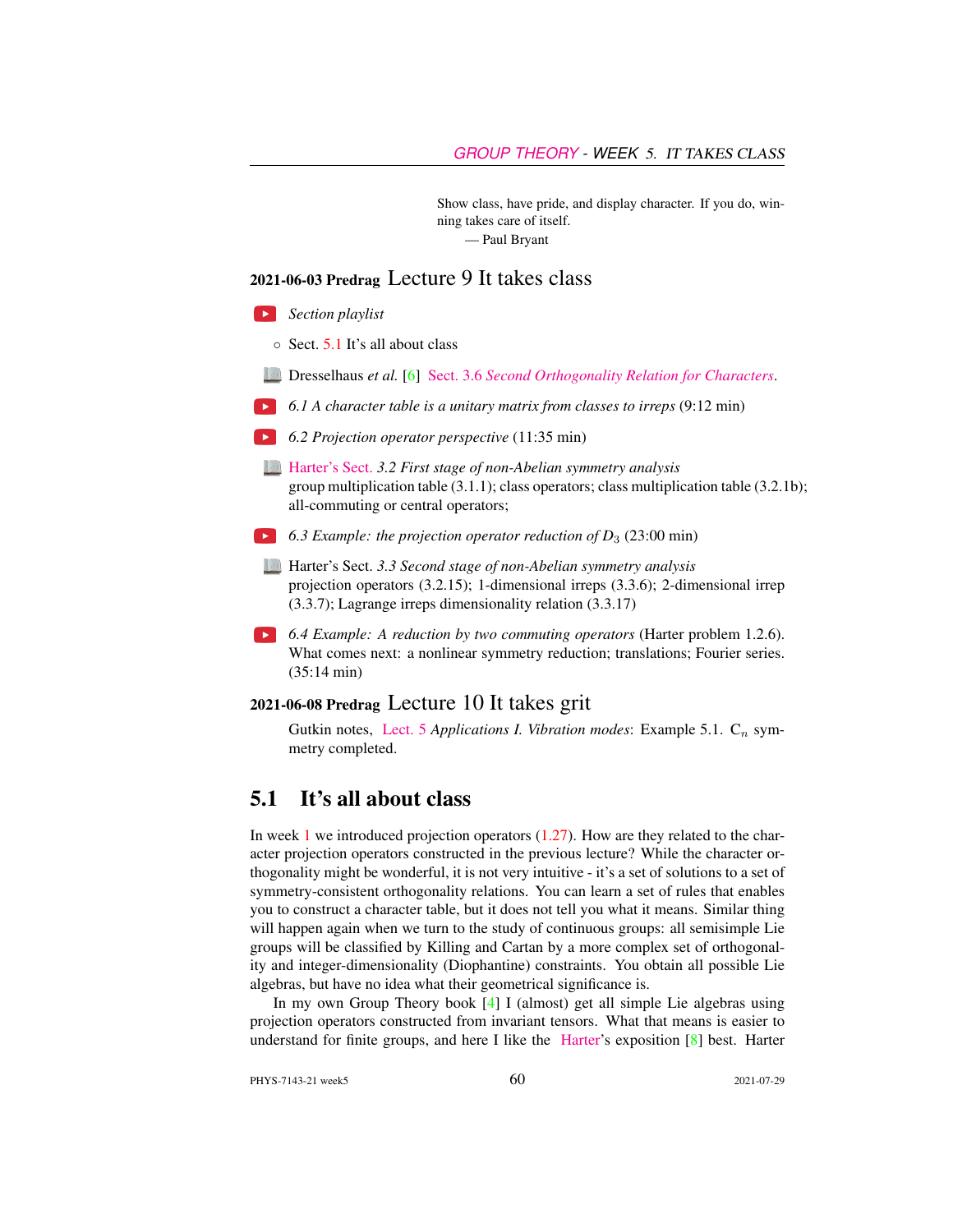constructs 'class operators', shows that they form a basis for the algebra of 'central' or 'all-commuting' operators, and uses their characteristic equations to construct the projection operators  $(1.27)$  from the 'structure constants' of the finite group, i.e., its class multiplication tables. Expanded, these projection operators are indeed the same as the ones obtained from character orthogonality.

I find [Harter's Sect.](http://www.uark.edu/ua/modphys/markup/PSDS_UnitsForceDL.php?fname=PSDS_Ch.3_(4.22.10).pdf) *3.3 Second stage of non-Abelian symmetry analysis* particularly illuminating. It shows how physically different (but mathematically isomorphic) higher-dimensional irreps are constructed corresponding to different subgroup embeddings. One chooses the irrep that corresponds to a particular sequence of physical symmetry breakings.

You might want to have a look at Harter [\[9\]](#page-5-3) *Double group theory on the half-shell* [\(click here\).](http://ChaosBook.org/library/Harter78.pdf) Read appendices B and C on spectral decomposition and class algebras. Article works out some interesting examples.

See also remark 1.1 *Projection operators* and perhaps watch Harter's [online lecture](https://www.youtube.com/watch?v=jLO7-Pks0QM) from Harter's [online course.](http://www.uark.edu/ua/modphys/markup/GTQM_TitlePage_2015.html)

There is more detail than what we have time to cover here, but I find [Harter's](http://www.uark.edu/ua/modphys/markup/PSDS_UnitsForceDL.php?fname=PSDS_Ch.3_(4.22.10).pdf) [Sect.](http://www.uark.edu/ua/modphys/markup/PSDS_UnitsForceDL.php?fname=PSDS_Ch.3_(4.22.10).pdf) *3.3 Second stage of non-Abelian symmetry analysis* particularly illuminating. It shows how physically different (but mathematically isomorphic) higher-dimensional irreps are constructed corresponding to different subgroup embeddings. One chooses the irrep that corresponds to a particular sequence of physical symmetry breakings.

#### 5.1.1 Dirac characters, Burnside's method (optional)

I told you that everybody who understands anything about group theory, writes a book. [T](https://courses.physics.ucsd.edu/2016/Spring/physics220/LECTURES/GROUP_THEORY.pdf)his weeks winner is [Daniel Arovas,](https://twitter.com/dparovas/status/1200245928570974209) [who is writing up his](https://courses.physics.ucsd.edu/2016/Spring/physics220/LECTURES/GROUP_THEORY.pdf) *[Lecture Notes on Group](https://courses.physics.ucsd.edu/2016/Spring/physics220/LECTURES/GROUP_THEORY.pdf) [Theory in Physics](https://courses.physics.ucsd.edu/2016/Spring/physics220/LECTURES/GROUP_THEORY.pdf)*. Check them out - they are cute, and even contain !jokes!.

For example, here I learn for the first time that Harter's central operators ( [Harter's](http://www.uark.edu/ua/modphys/markup/PSDS_UnitsForceDL.php?fname=PSDS_Ch.3_(4.22.10).pdf) [Sect.](http://www.uark.edu/ua/modphys/markup/PSDS_UnitsForceDL.php?fname=PSDS_Ch.3_(4.22.10).pdf) *3.2 First stage of non-Abelian symmetry analysis*) are in condensed matter physics known as ['Dirac characters'.](https://courses.physics.ucsd.edu/2016/Spring/physics220/LECTURES/GROUP_THEORY.pdf#subsection.2.3.3)

Dirac characters were introduced by Dirac [\[5\]](#page-5-4) in *The Principles of Quantum Mechanics* (1930) [\(click here\).](http://ChaosBook.org/library/Dirac30.pdf) He refers to them as "[...] what is called in group theory a character of the group of permutations." Corson [\[3\]](#page-5-5) *Note on the Dirac character operators* (1948) writes:

[...] the evaluation of Dirac and similar character operators is all that is required for the solution of the standard molecular problems in the spirit of Dirac's original program which avoids appeal to formal group theory.

Dirac characters use not only the abstract group information, but also account for the symmetry information contained in the basis set used. The diagonalization of Dirac characters has three main advantages:

- 1. It can be realized by means of a quite simple and general algorithm.
- 2. The projective irreps obtained are just the ones that are needed to reduce the starting basis set into irreducible sets.
- 3. No tabulated quantities are required to construct the projective irreps.

 $\rightarrow$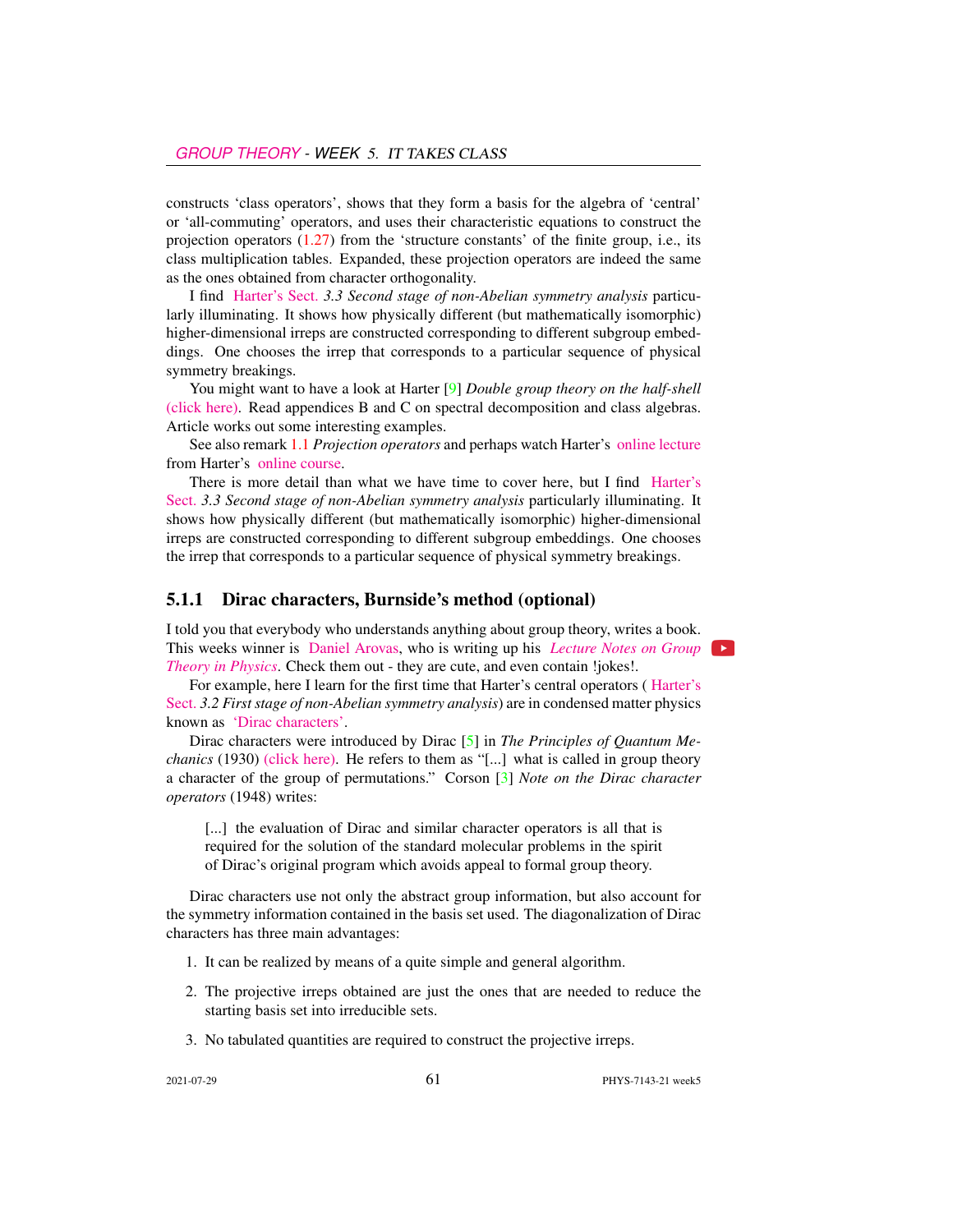The scheme is completely general, in the sense that it applies to all space groups.

Ananda Dasgupta had 1.68K followers on YouTube, now he has one more:

- playlist for his *Symmetries in Physics* course:
- **Lecture 15** (start at about 35 min into the lecture) has a nice discussion of Dirac characters, their relation to characters, and motivates the algorithmic Burnside's method for computing characters via class multiplication tables  $(H_i)_{ik}$ .
- **PH4213 Discussion Class 8 applies Burnside's method to D<sub>4</sub>.**

More generally, the whole course is of interest, if covers most topics of our course in greater depth:

- **PH4213 Discussion Class 9 gets projection operators out of characters.**
- **Lecture 16 Projection operators attempts to give you an appreciation of the** power of the Wigner Eckart theorem (what in my book is described as all calculations being 'vacuum bubbles', maybe not precisely in these words).

A few textbooks that use Dirac characters:

- Cini [\[2\]](#page-5-6) *Topics and Methods in Condensed Matter Theory* (2007) [\(click here\)](http://ChaosBook.org/library/Cini07.pdf)
- Jacobs [\[10\]](#page-5-7) *Group Theory with Applications in Chemical Physics*, [\(click here\)](http://ChaosBook.org/library/Jacobs05.pdf) (2005)
- El-Batanouny and Wooten [\[1\]](#page-5-8) *Symmetry and Condensed Matter Physics: A Computational Approach* (2008) [\(click here\).](http://ChaosBook.org/library/ElBWoo08.pdf) In sect. 4.3 they describe the Burnside's method. They give an example of Mathematica code that constructs the character table. If needed, on might use Dixon's method, which is more clever for numerical computations.
- **Big Chemical Encyclopedia: [Dirac character.](https://chempedia.info/info/dirac_character/)**
- The *[CRYSTAL](https://www.afrl.hpc.mil/software/info/crystal/crystal14.pdf)* package performs ab initio calculations of the ground state energy, energy gradient, electronic wave function and properties of periodic systems. Uses Dirac characters.
- For a bit of history, see J. E. Humphreys review of [Pioneers of representation](https://www.ams.org/journals/bull/2000-37-03/S0273-0979-00-00867-3/S0273-0979-00-00867-3.pdf) [theory.](https://www.ams.org/journals/bull/2000-37-03/S0273-0979-00-00867-3/S0273-0979-00-00867-3.pdf)

#### 5.1.2 William G. Harter (optional)

Who is Bill Harter? He is a prodigy who at age 16 taught himself group theory by reading Hamermesh [\[7\]](#page-5-9). He was a graduate student at Caltech (1964-65), together with Ron Fox. They hated the atmosphere there and the teaching was terrible (Feynman did not teach that year but Harter and Feynman were good friends). Harter and Fox shared an interest in group theory and discovered that most of the group theory books in the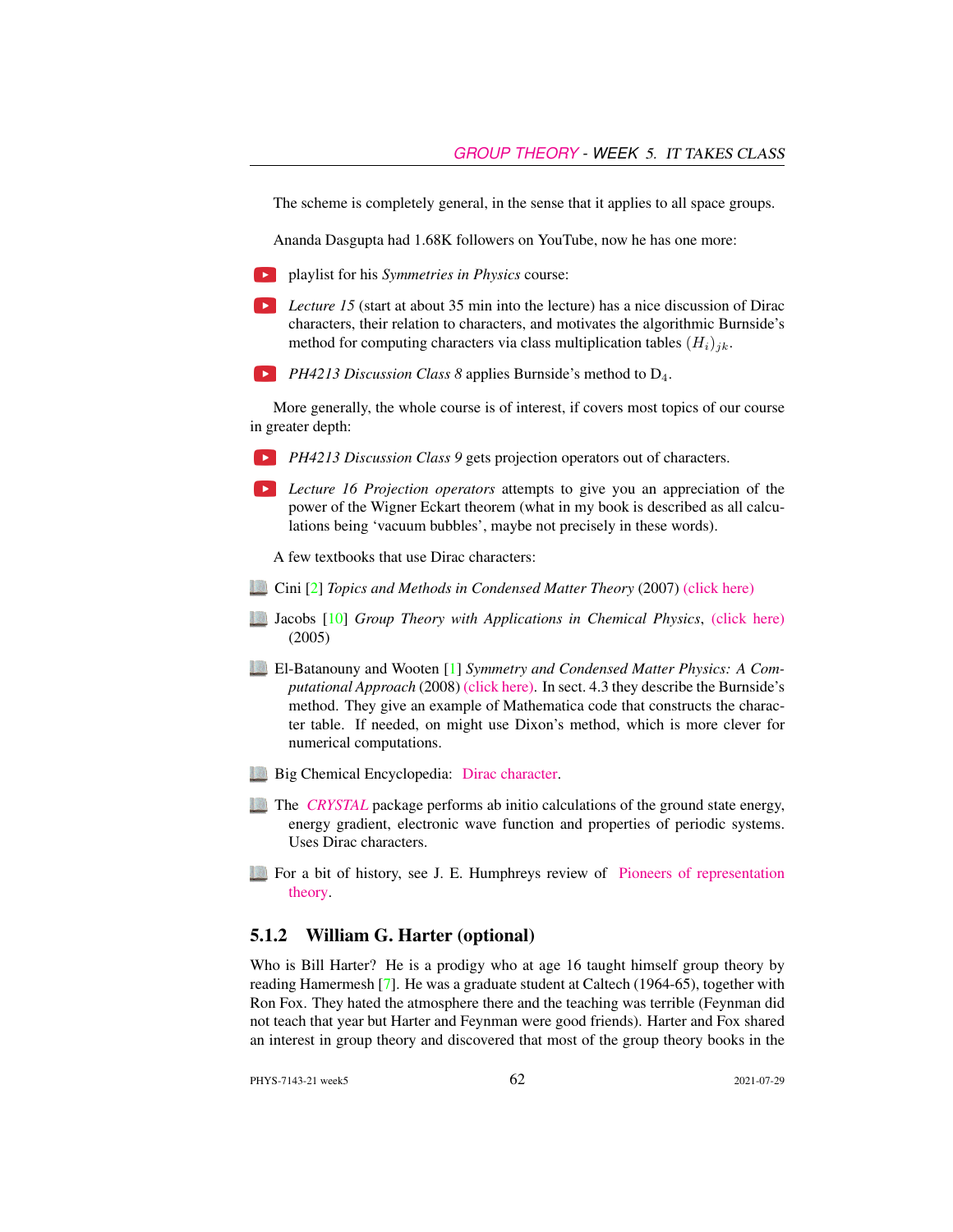physics library had been checked out in 1960-62 by [Gell-Mann,](https://www.nytimes.com/2019/05/24/obituaries/murray-gell-mann-died-.html) Zweig and Glashow. That only half of the entering students were meant to complete their PhD's there led to lots of ugly competition. Harter transferred to UC Irvine, and, upon graduation, got a job at USC in LA. After a few years he suggested in a faculty meeting that the way they could improve their quality as a department was "to get rid of all the old farts." These same "old farts" soon voted to deny him tenure. He ended up in Campinas, Brazil. Fox rescued him from there by bringing him for an interview at Georgia Tech, where he was hired in late 1970's. He was brilliant, an asset for teaching, making all sorts of demonstration devices. He built a giant rotating table upon which he placed billiard balls, a wonderful demonstration of mechanical analogues for charged particle motion in crossed E and B fields. Everyone (except for one nefarious character) liked him, his work, and especially his devices. The faculty unanimously supported his promotion to tenure. He did not, however, think much of the Director of School of Physics, and made that clear. After an argument with the Director, he stormed out, offended. So, he was denied tenure and moved in 1985 to University of Arkansas where he is a professor today.

In 1987 Harter and Weeks used Harter's theory of the rotational dynamics of molecules to calculate the rotational-vibrational spectra of the soccer ball-shaped molecule Buckminsterfullerene, C60, or "buckyball." C60 had been proposed in 1985 by chemists, who had seen a mass-spectra peak of atomic mass 720. By 1989 the Harter theory calculations led to a realization that chemists had been making C60 since the early 1970s. In 1992 Science named C60 "Molecule of the Year," and in 1996 Curl, Kroto and Smalley were awarded the Nobel Prize in Chemistry for their discovery of fullerenes.

You can find here many [Soft Elegant Educational tools](http://www.uark.edu/ua/modphys/markup/Harter-SoftWebApps.html) developed by Harter, and follow his lectures [on line.](https://www.youtube.com/channel/UC2KBYYdZOfotnkUOTthDjRA) He is a great teacher. Georgia Tech's loss.

### 5.2 Other sources (optional)

Continuing reading Mathews and Walker [\[11\]](#page-5-10), now Chap. 14. [Porter](http://chaosbook.org/~predrag/courses/PHYS-7143-08/Porter3-10.pdf) works out nicely the normal modes of the  $D_3$  springs and masses (again!).

Not all finite groups are as simple or easy to figure out as  $D_3$ . For example, the order of the [Ree](https://en.wikipedia.org/wiki/List_of_finite_simple_groups) group  ${}^{2}F_{4}(2)'$  ${}^{2}F_{4}(2)'$  ${}^{2}F_{4}(2)'$  is  $212(26+1)(24-1)(23+1)(2-1)/2 = 17971200$ .

### 5.3 Discussion

Henriette Roux I have a few questions about the exercise [5.1](#page-6-0) part (d) *Vibration modes of* CH4*: Find all modes of the methane molecule.*

- 1. When we use the angle of improper rotation, is it true that reflection equals to the  $\pi$  improper rotation?
- 2. I assume it is  $\pi$  and it gives me other characters are zero. In the case of all symmetry, this will give the , which we usually get non-negative integer. As a result, I'm not perfectly sure that the character formulas you give are correct.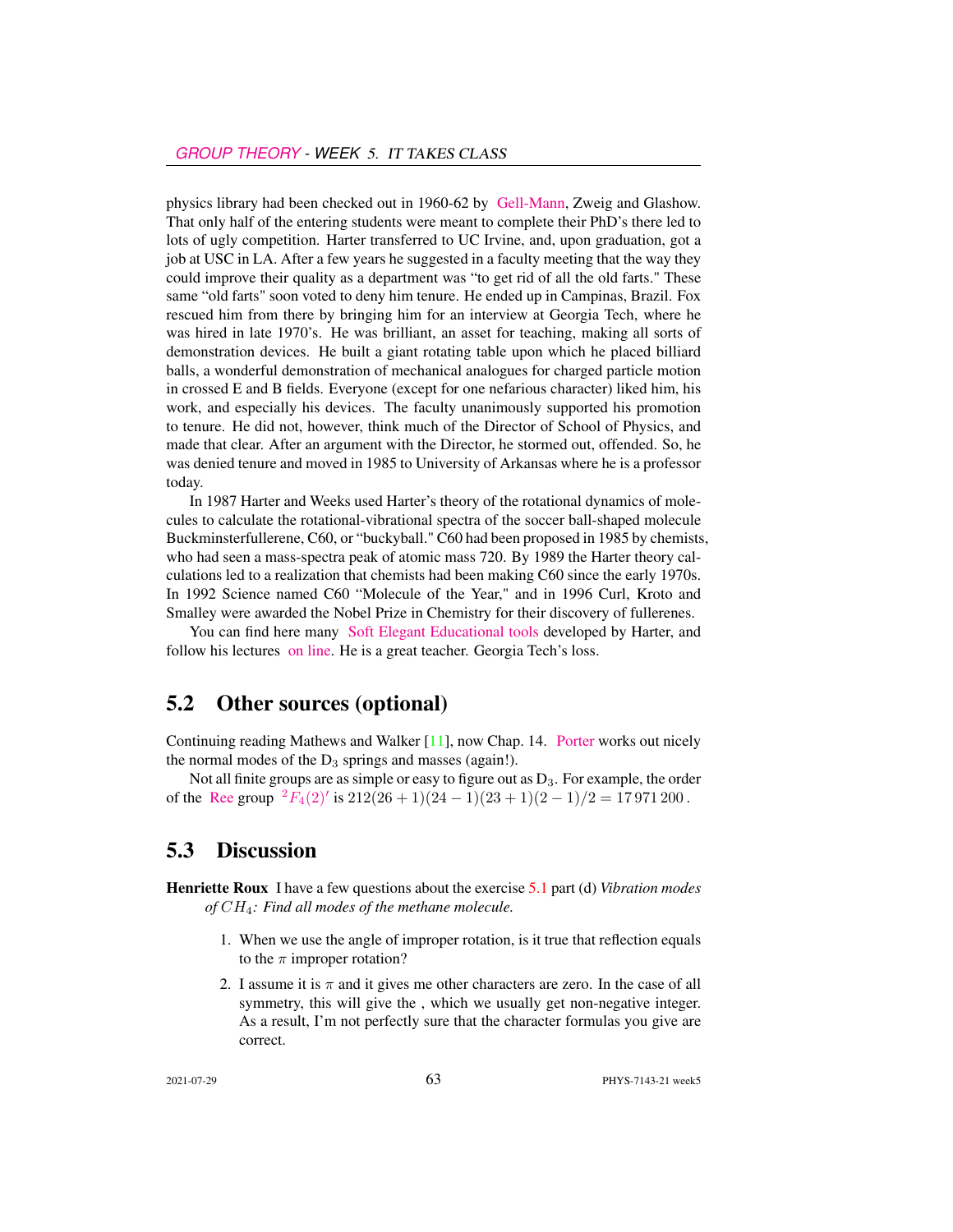- 3. Moreover seems it's in the representation of  $[12 \times 12]$  matrices instead of  $[24 \times 24]$  matrices.
- Predrag The solution set is very detailed, so how about waiting Tuesday afternoon, when it gets posted on T-square? Then –if it is still unclear– we continue the discussion.
	- 1. If  $q \in SO(3)$  is a rotation, and  $D(i)r = -r$  is the inversion transformation, then rotation combined with the inversion g i is an improper rotation  $g i \in$ O(3). If  $g \in T$  (a discrete tetrahedron rotation) then g i is an improper element of  $T_d$ .
	- 2. ? (check the solution set).
	- 3. The proper rotations group  $T$  of order 12 is a normal subgroup. However, I do not think you can have an improper rotations subgroup of  $T_d$ , as  $g_i ig_i$  i is a proper rotation.

## References

- <span id="page-5-8"></span>[1] M. El-Batanouny and F. Wooten, *[Symmetry and Condensed Matter Physics: A](http://dx.doi.org/10.1017/CBO9780511755736​) [Computational Approach](http://dx.doi.org/10.1017/CBO9780511755736​)* (Cambridge Univ. Press, Cambridge UK, 2008).
- <span id="page-5-6"></span>[2] M. Cini, *[Topics and Methods in Condensed Matter Theory - From Basic Quan](http://dx.doi.org/10.1007/978-3-540-70727-1)[tum Mechanics to the Frontiers of Research](http://dx.doi.org/10.1007/978-3-540-70727-1)* (Springer, Berlin, 2007).
- <span id="page-5-5"></span>[3] E. M. Corson, ["Note on the Dirac character operators",](http://dx.doi.org/10.1103/physrev.73.57) [Phys. Rev.](https://doi.org/10.1103/physrev.73.57) 73, 57–60 [\(1948\).](https://doi.org/10.1103/physrev.73.57)
- <span id="page-5-1"></span>[4] P. Cvitanovic,´ *[Group Theory: Birdtracks, Lie's and Exceptional Groups](http://dx.doi.org/10.1515/9781400837670)* (Princeton Univ. Press, Princeton NJ, 2008).
- <span id="page-5-4"></span>[5] P. A. M. Dirac, *[The Principles of Quantum Mechanics](https://archive.org/details/dli.ernet.212159/mode/2up)* (Oxford Univ. Press, 1930).
- <span id="page-5-0"></span>[6] M. S. Dresselhaus, G. Dresselhaus, and A. Jorio, *[Group Theory: Application to](http://dx.doi.org/10.1007/978-3-540-32899-5) [the Physics of Condensed Matter](http://dx.doi.org/10.1007/978-3-540-32899-5)* (Springer, New York, 2007).
- <span id="page-5-9"></span>[7] M. Hamermesh, *[Group Theory and Its Application to Physical Problems](http://dx.doi.org/10.1119/1.1941790)* (Dover, New York, 1962).
- <span id="page-5-2"></span>[8] W. G. Harter, *[Principles of Symmetry, Dynamics, and Spectroscopy](http://www.uark.edu/ua/modphys/markup/PSDS_Info.html)* (Wiley, New York, 1993).
- <span id="page-5-3"></span>[9] W. G. Harter and N. dos Santos, ["Double-group theory on the half-shell and the](http://dx.doi.org/10.1119/1.11134) [two-level system. I. Rotation and half-integral spin states",](http://dx.doi.org/10.1119/1.11134) [Amer. J. Phys.](https://doi.org/10.1119/1.11134) 46, [251–263 \(1978\).](https://doi.org/10.1119/1.11134)
- <span id="page-5-7"></span>[10] P. Jacobs, *[Group Theory with Applications in Chemical Physics](http://dx.doi.org/10.1017/CBO9780511535390)* (Cambridge Univ. Press, 2005).
- <span id="page-5-10"></span>[11] J. Mathews and R. L. Walker, *[Mathematical Methods of Physics](http://dx.doi.org/10.2307/2316002)* (W. A. Benjamin, Reading, MA, 1970).

PHYS-7143-21 week5 64 2021-07-29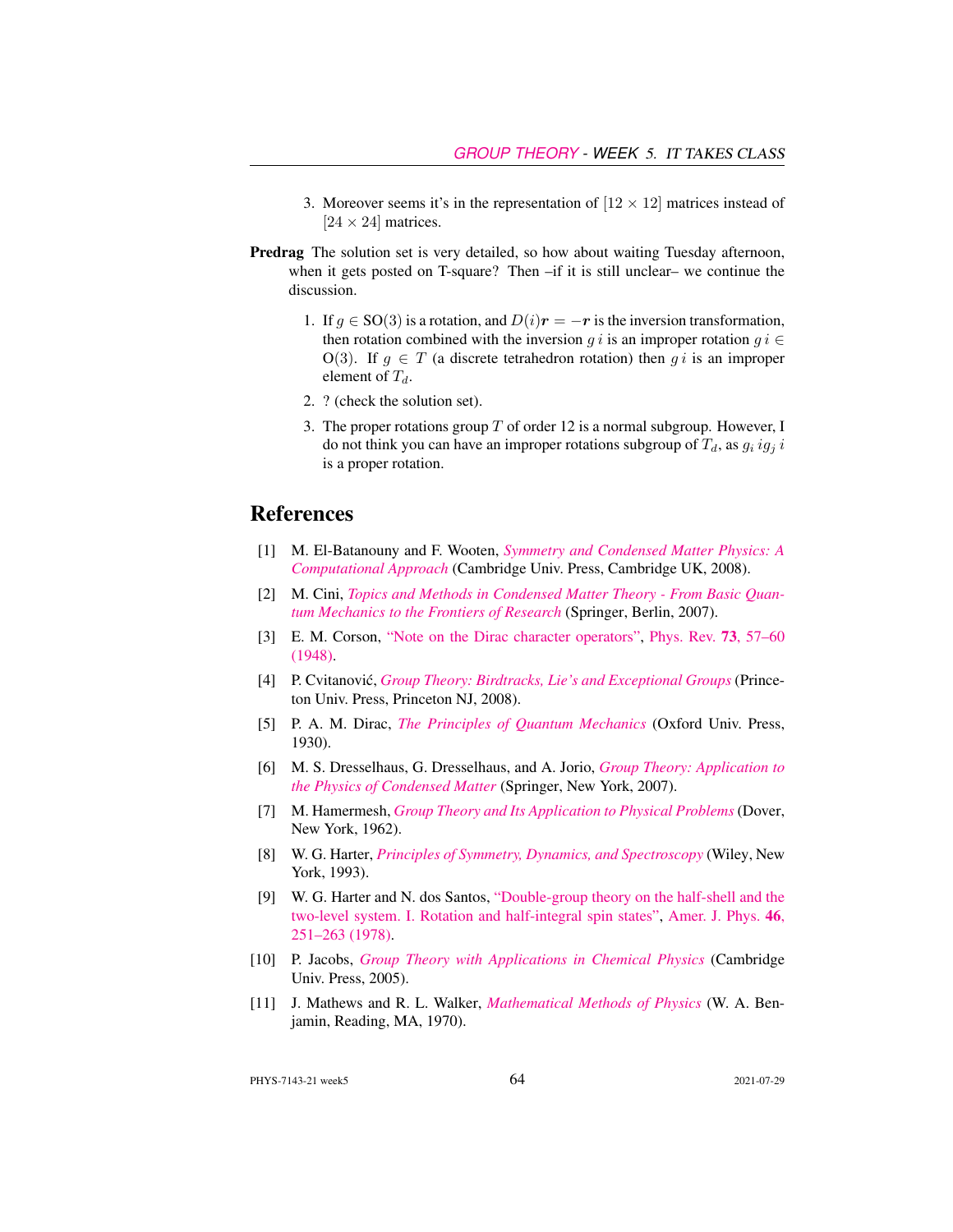

Figure 5.1: a) Two classes of rotational symmetries, and a class of reflection symmetries of a [tetrahedron.](https://flic.kr/p/a5oFBF) (left) Hold the [Tetra Pak](https://www.youtube.com/watch?v=ztOLwig7v5Q) by a tip, turn it by a third. (middle) Hold the [Tetra Pak](https://flic.kr/p/aUdHDx) by the midpoints of a pair of opposing edges, make a half-turn. (right) Exchange the vertices outside the reflection plane. b) Methane molecule with the symmetry  $T_d$ .

## **Exercises**

<span id="page-6-0"></span>5.1. Vibration modes of  $CH_4$ .

Tetrahedral group T describes rotational symmetries of a [tetrahedron.](https://www.youtube.com/watch?v=OsNXsckES7w) The order of the group is  $|T| = 12$ , and its conjugacy classes are:

- The identity mapping.
- Four rotations by  $\varphi = 2\pi/3$ , with each of the four rotation axes going through a vertex, and piercing the midpoint of the triangle opposite.
- Four inverse rotations by  $\varphi = -2\pi/3$ .
- Three rotations by  $\varphi = \pi$ , one for each of the three rotation axes going through midpoints of opposing edges.

The full group of tetrahedron symmetries  $T_d$  includes also reflections. This is the symmetry group of molecules such as methane  $CH_4$ , see figure [5.1\)](#page-6-0).

- (a) What is the order of the group  $T_d$ ? Show that the group is isomorphic to i) the group of permutations  $S_4$ ; ii) to the group O of rotational symmetries of the cube. iii) Show that T is normal subgroup of  $T_d$ .
- (b) Find all conjugacy classes of the group. Which of these classes correspond to proper (det  $R(\varphi) = +1$ ), improper (det  $R(\varphi) = -1$ ) rotations ? *Information on T might help. Note that*  $\varphi$  *might be also* 0*.*
- (c) i) Find all irreducible representations of the group & build the character table. *A shortcut: find all one-dimensional representations, assume that characters are integers, then use the orthogonality relationship between characters.* ii) Really compute the character table, without assuming that characters are integers (2 bonus points). *One-dimensional representations + orthogonality of characters is not enough to*

*build the whole character table for*  $T<sub>d</sub>$ *. One needs more black magic, such as representation of permutation group by matrices.*

(d) Find all modes of the methane molecule. Which of them correspond to vibrations, translations and rotations? What are the degeneracies?